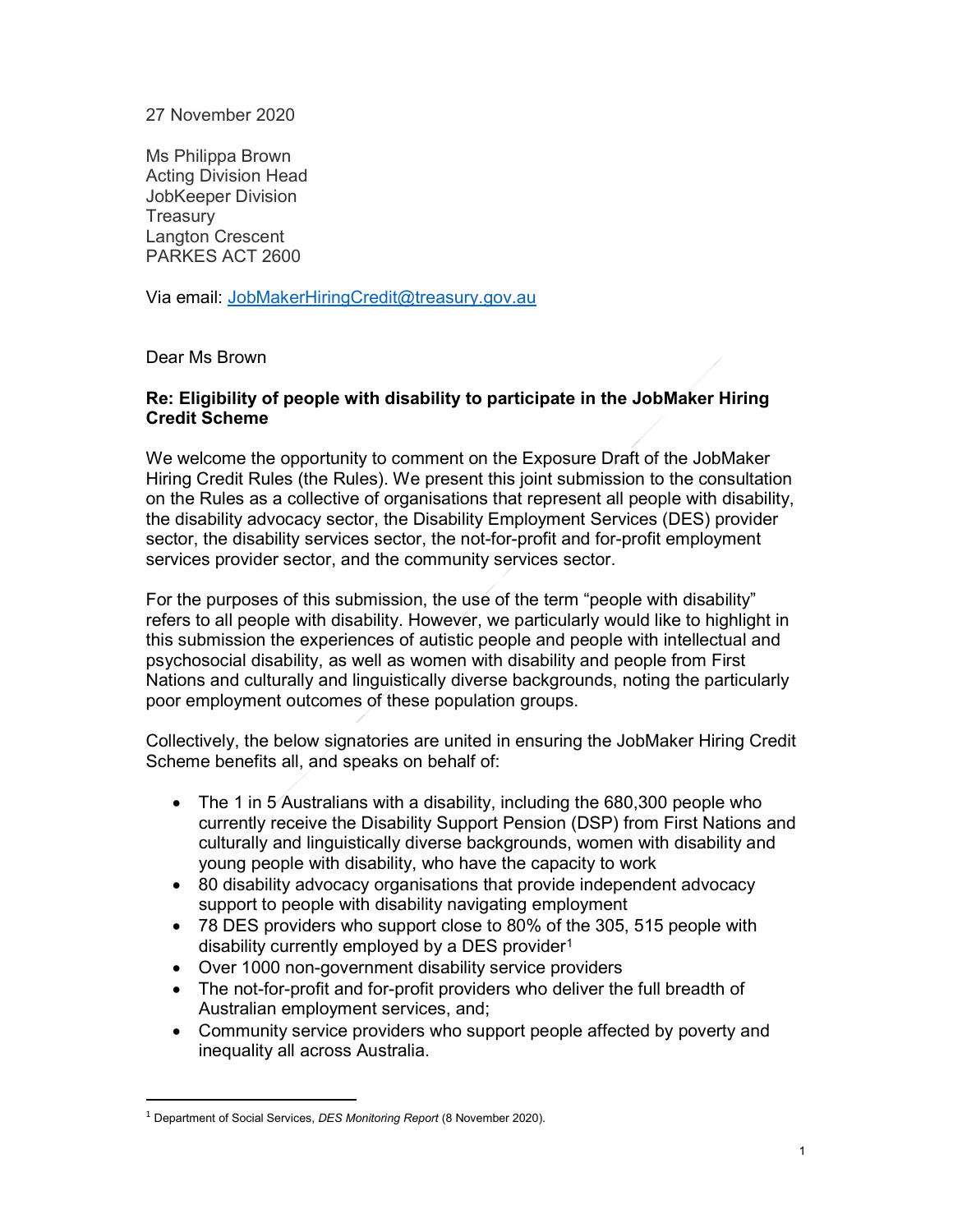### The JobMaker Hiring Credit must be an economic stimulus measure for all

We note the JobMaker Hiring Credit Scheme (the Scheme) announced in the Federal Budget on 6 October 2020 represents an important opportunity to stimulate the Australian economy. We support the goals of the Scheme to help young people to find and secure ongoing work following the impacts of the COVID-19 pandemic.

We also acknowledge that young people may face additional barriers to securing work in a challenging labour market brought about by the economic downturn caused by the COVID-19 public health restrictions. We welcome the concrete steps the Government has taken to introduce a clear incentive for employers to hire young people.

However, we are concerned that the Scheme, as it is currently drafted, explicitly excludes young people with disability who are currently on the DSP, particularly the young people on the DSP who have partial capacity to work and have mutual obligations under the DSP.

We also believe that the exclusion of young people with disability from the Scheme will place further barriers for young people with disability applying, obtaining and retaining sustainable employment.

## JobMaker is an opportunity to address the high rates of unemployment of people with disability

People with disability experience unacceptably high rates of unemployment. According to the Australian Bureau of Statistics, people with disability are twice as likely as those without disability to be unemployed, $2$  with Australia ranking 21 out of 29 OECD countries for labour force participation of people with disability.<sup>3</sup> For young people with disability (those aged 15-24 years), the likelihood of being unemployed is even higher, with more than 25% experiencing unemployment.<sup>4</sup>

Therefore, people with disability are at a high risk of being caught in the long tail of disadvantage following the pandemic crisis. We are deeply concerned to see the current draft Rules excludes young people who are entitled to the DSP from being eligible for the Scheme.

Improving employment outcomes for people with disability, including young people, is integral to full participation in the community. People with disability should be allowed access to the Scheme on an equal basis as others, in line with Australia's obligations under the Convention of the Rights of Persons with Disabilities, as well as the spirit of the Government's forthcoming National Disability Employment Strategy (the Strategy).

 2 Australian Institute of Health and Welfare 2020, People with Disability in Australia 2020: In Brief. Cat. no. DIS 7, Canberra: AIHW. 3 National Disability Insurance Agency (2018). COAG Disability Reform Council Quarterly Report, 31 December 2018 (2018 Q2

Report). Canberra: p.18.

<sup>4</sup> Australian Bureau of Statistics 2019, Microdata: disability, ageing and carers, Australia, 2018. ABS cat. no. 4430.0.30.002. Canberra: ABS.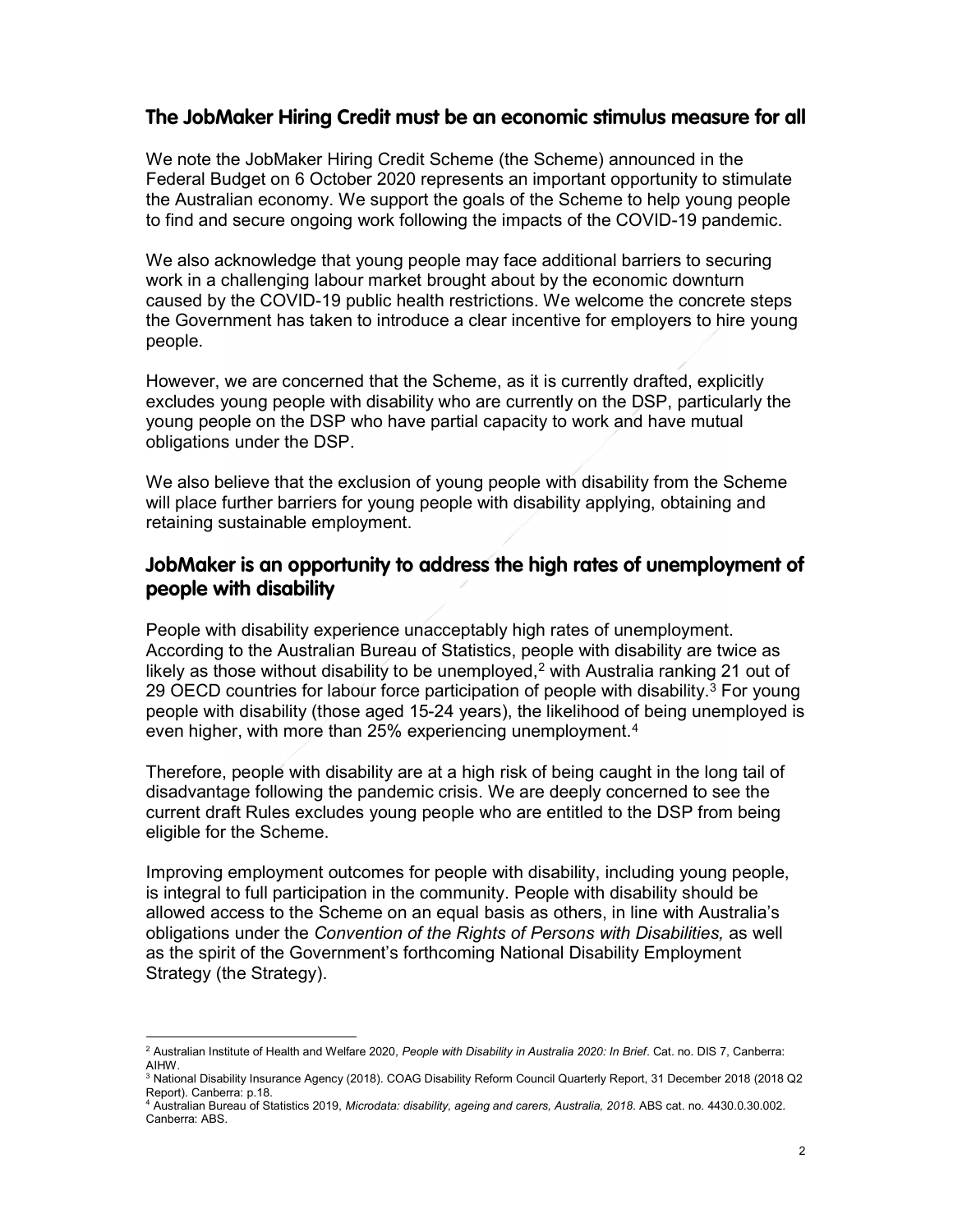If the stimulus measures included in the 2020 Federal Budget fail to include people with disability, they will further entrench existing barriers to employment, and risk unintentionally reversing hard-won gains in key quality of life outcomes for people with disability.

## The Scheme can and should be designed to incentivise employers to take on young people with disability

We also note Minister Ruston's Disability Employment Advisory Committee has carriage of the development of the Strategy and the Committee has identified lifting employer engagement, capability and demand to hire people with disability, and changing community attitudes and expectations for hiring people with disability, as two out of five key priority areas for the Strategy.

Additionally, the National Disability Insurance Agency's (NDIA) 2019-2022 Participant Employment Strategy has highlighted five key focus areas, with two key focus areas on improving the confidence of employers to employ NDIS participants, and to promote market developments that improve the path to paid work and support the career development of NDIS participants.

Extending eligibility to DSP recipients in the Scheme will address these two very important priority areas in the Government's forthcoming National Disability Employment Strategy, as well as the above two NDIA focus areas of the 2019-2022 Participant Employment Strategy, while maintaining the aims of the Scheme overall.

In drafting the Rules, there is a very clear opportunity for the Government to ensure that young people with disability are included as part of the solution, and that existing labour market barriers are addressed, rather than entrenched.

To achieve this aim, we recommend that the meaning of "eligible additional employee" at section 28(3)(c) of the Rules be expanded to include people who receive the DSP during the formal qualification period.

It is our strong collective belief that an expansion of the eligibility criteria will have an immediate, meaningful and positive impact on young people with disability, by ensuring young people with disability benefit from the JobMaker Scheme. This change will also drive meaningful engagement of, and improve the confidence of employers with young jobseekers with disability.

# **Contacts**

Giancarlo de Vera, Senior Policy Officer, People with Disability Australia giancarlod@pwd.org.au.

For all media enquiries, contact Catherine McAlpine, CEO of Inclusion Australia, on 0419 530 524 or catherine.mcalpine@inclusionaustralia.org.au.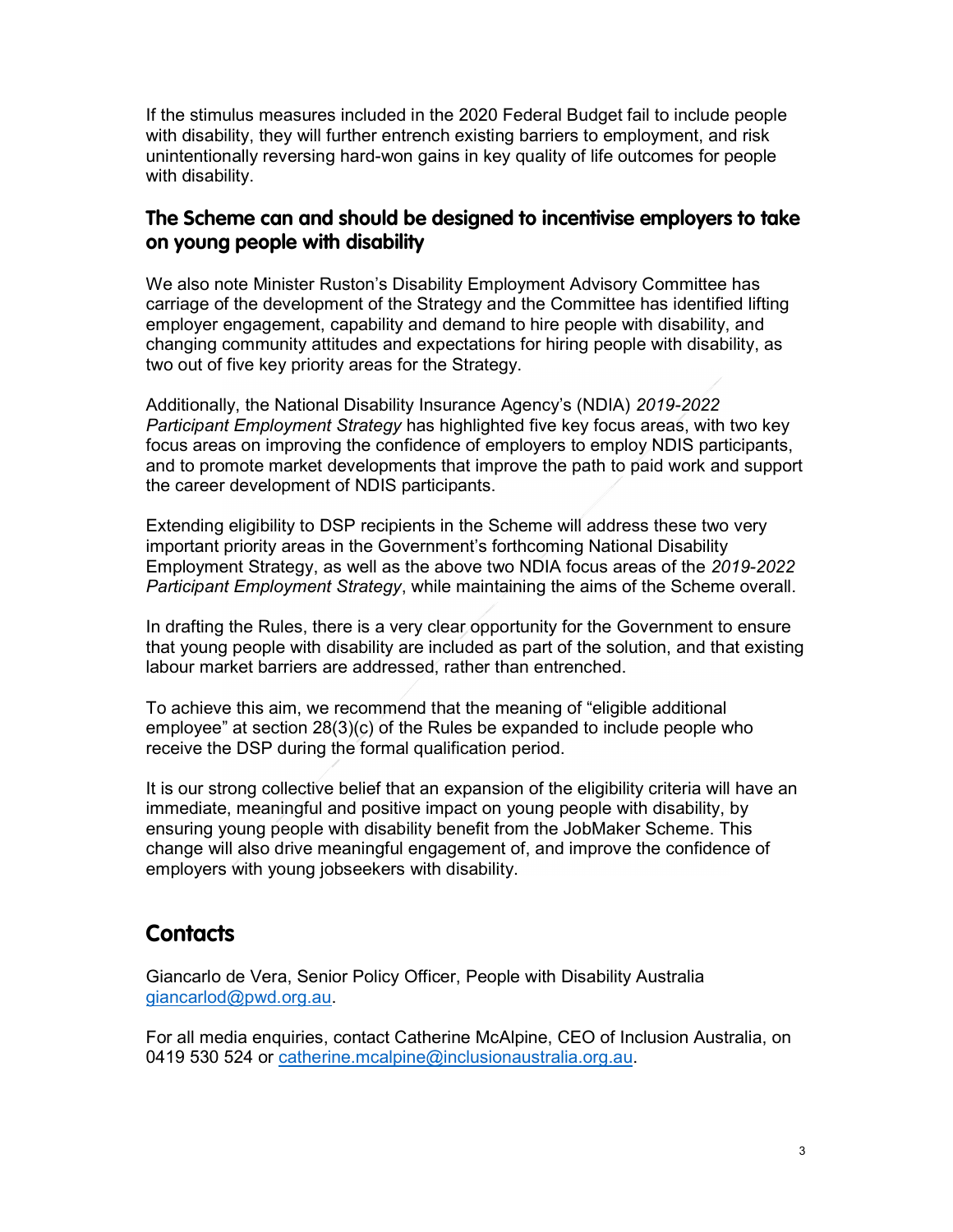# **Signatories**



**First Peoples** Disability Network Australia







NATIONAL ETHNIC DISABILITY ALLIANCE



pwda

**Inclusion Australia** 

**PEOPLE WITH DISABILITY** 

**AUSTRALIA** 



**Disability Advocacy** Network Australia











**Disability Organisations** 

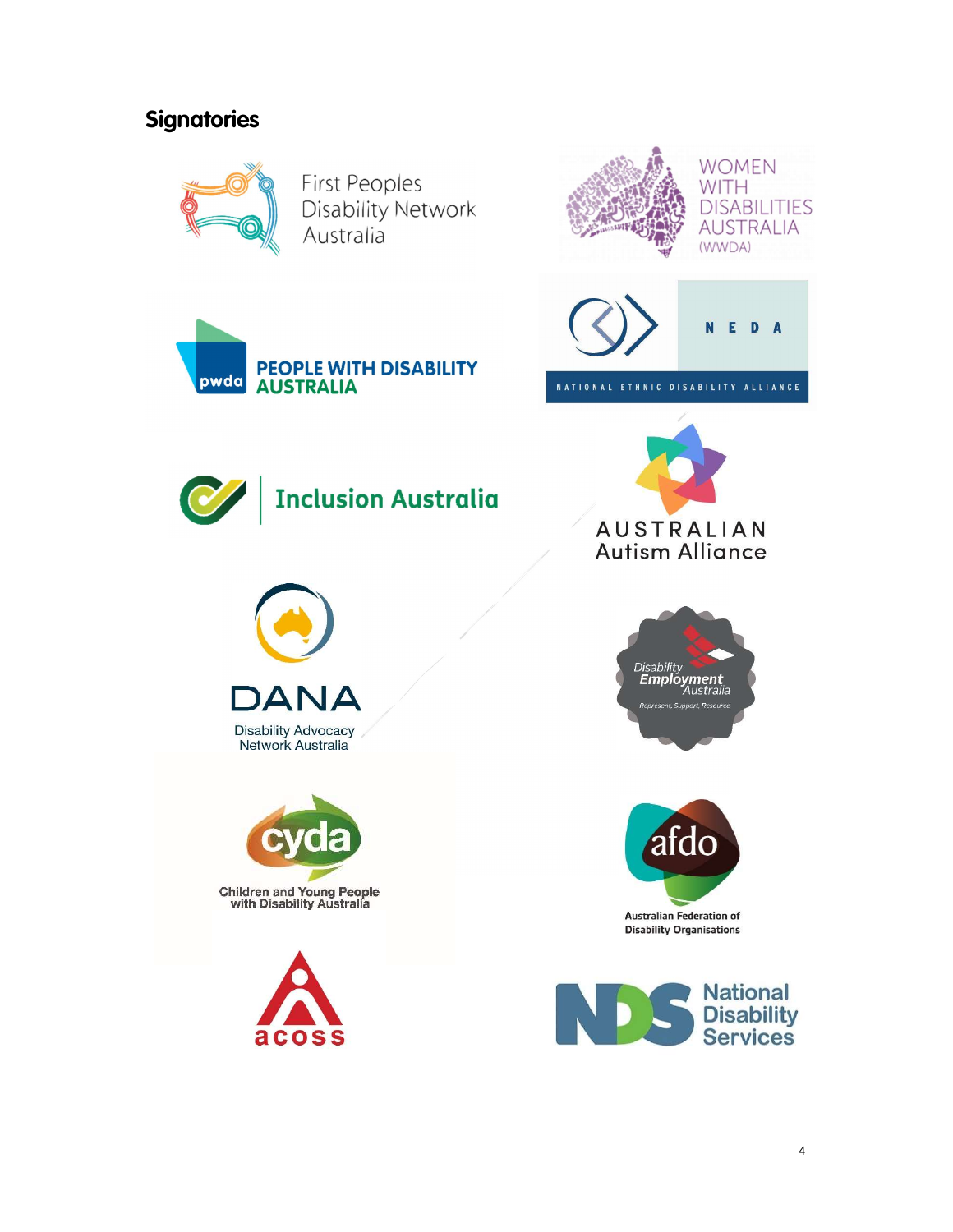



Signatories to this joint submission include:

- 1. First Peoples Disability Network (FPDN)
- 2. Women with Disabilities Australia (WWDA)
- 3. National Ethnic Disability Network (NEDA)
- 4. People with Disability Australia (PWDA)
- 5. Inclusion Australia
- 6. Australian Autism Alliance
- 7. Disability Advocacy Network Australia (DANA)
- 8. Disability Employment Australia (DEA)
- 9. Children and Young People with Disability Australia (CYDA)
- 10. Australian Federation of Disability Organisations (AFDO)
- 11. Australian Council of Social Service (ACOSS)
- 12. National Disability Services (NDS)
- 13. Jobs Australia, and;
- 14. National Employment Services Association (NESA).

# **Endorsements**

The following organisations also individually endorse this joint submission:

- 1. ADACAS Advocacy
- 2. Advocacy for Inclusion (AFI)
- 3. Advocacy Law Alliance Inc.
- 4. AED Legal Centre
- 5. All Means All
- 6. Aspergers Victoria
- 7. Association for Children with Disability (Victoria)
- 8. Australian Centre for Disability Law (ACDL)
- 9. Australian Network on Disability (AND)
- 10. Autism Aspergers Advocacy Australia
- 11. Autism NT
- 12. Blind Citizens Australia
- 13. Blue Knot Foundation
- 14. Brain Injury Australia
- 15. Citizen Advocacy Perth West Inc.
- 16. CREATE Foundation
- 17. Deaf Australia
- 18. Deafblind Australia (DBA)
- 19. Deafness Forum of Australia
- 20. Developmental Disability WA